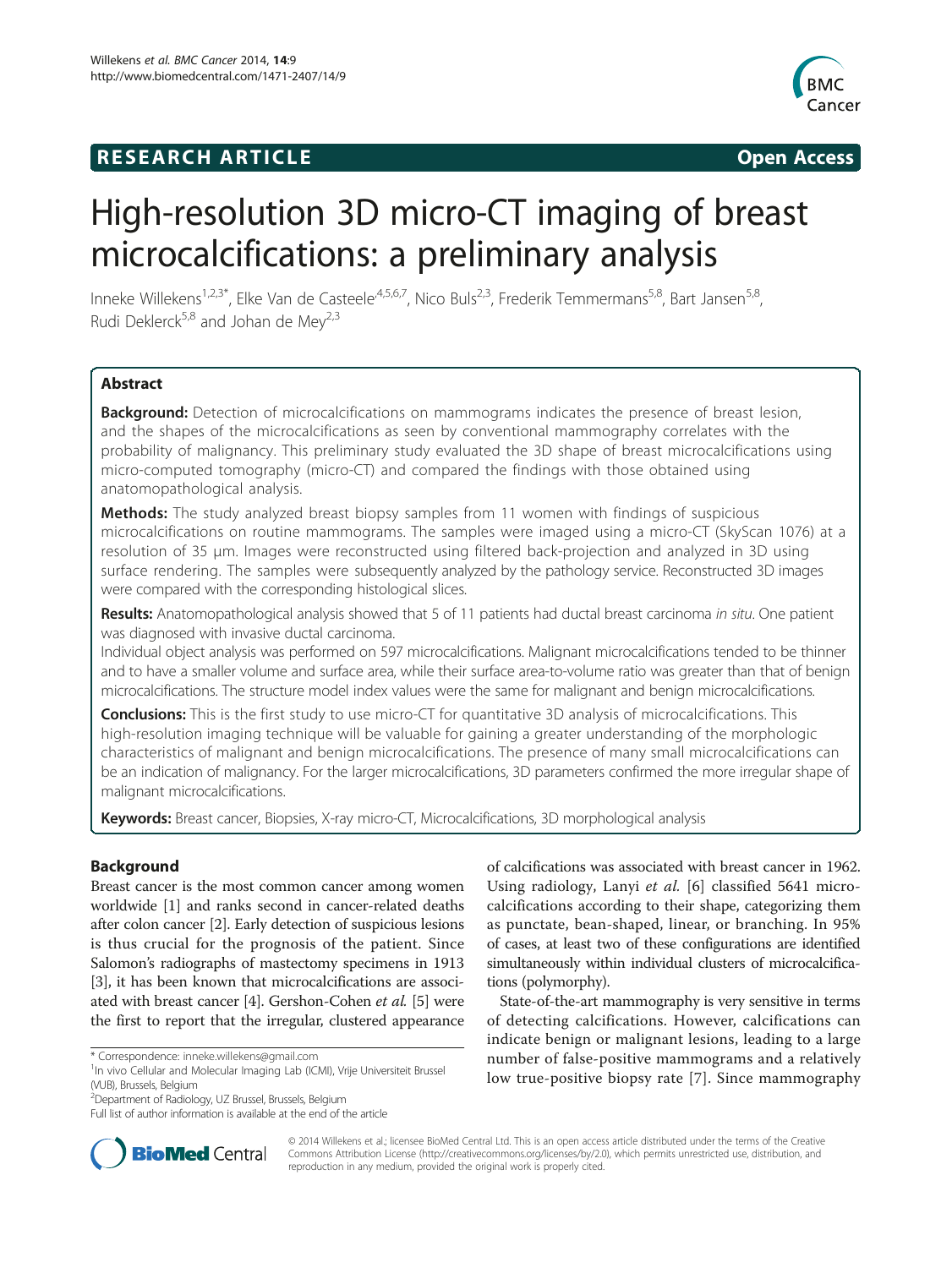is a projection radiography technique, it represents a 2D projection image of a 3D object. Consequently, superposition can result in underestimation of the number of microcalcifications. This can be overcome by 3D breast imaging techniques, such as breast computed tomography (CT) [\[8](#page-8-0)]. However, the resolution of breast CT is too low to resolve the 3D shape of microcalcifications.

The shape of microcalcifications is a major criterion for distinguishing malignant versus benign tissue. Thin linear, curvilinear, and branching shapes suggest malignancy, while round or oval shapes suggest benign lesions [[9\]](#page-8-0). Clinical studies show that the shape of a microcalcification cluster and the spatial distribution of individual microcalcifications within it are important indicators of malignancy [\[10\]](#page-8-0). Note that in these studies, the microcalcification shape has typically been assessed using two 2D mammographic views.

The only way to determine the true shape of a 3D object is to use a 3D imaging technique. Some microcalcifications identified on mammograms have malignant characteristics, while others are non-specific. Thus, biopsy is required to establish a diagnosis. In an attempt to reduce the number of false-positives and unnecessary biopsies generated by screening mammography, radiologists have tried to define criteria that identify suspicious lesions and that help evaluate microcalcifications using properties such as microcalcification shape, size, clustering, location, and density [[11](#page-8-0)]. Mammographic features that are commonly associated with malignancy include changes from a previous mammogram, distortion of the surrounding tissue architecture, association with less-dense tissue and calcifications, and the presence of more than ten calcifications in the lesion. The radiographic indications for breast biopsy include soft tissue lesion without calcifications, soft tissue lesion with calcifications, and a focus of calcifications without an associated soft tissue lesion [[12](#page-8-0)]. Some investigators suggest that all patients with isolated microcalcification clusters at preoperative mammographic examination should have a localization biopsy due to the relatively high rate of malignant disease [[13](#page-9-0)]. Because of the low radiographic contrast and the small size of the calcifications, methods have been sought that improve the detection of microcalcifications in mammographic images. A number of computer-assisted diagnostic (CAD) methods that use characteristics such as microcalcification size, shape, and distribution have been introduced to increase the accuracy of mammographic diagnosis [[14](#page-9-0)-[19\]](#page-9-0).

Breast CT and tomosynthesis are newly developed breast imaging techniques, but they are still under investigation and currently are not commonly used in diagnostic imaging. These new techniques may outperform breast mammography for microcalcification detection [\[8\]](#page-8-0), although they may not be better than mammography because of their spatial resolution. On the other hand, breast CT

offers the advantage of three-dimensional anatomic detail, plus it eliminates superimposition of glandular tissues. However, in one study, screen-film mammography outperformed CT for visualization of microcalcifications [[20\]](#page-9-0) due to its higher spatial resolution. Other imaging techniques that have been explored for breast cancer detection included scintimammography [\[21](#page-9-0)], positron emission tomography [\[22](#page-9-0)], optical imaging [\[23\]](#page-9-0), and microwave imaging [\[24\]](#page-9-0). Each approach has advantages, but so far, none have been able to compete with mammography as a screening modality [[25](#page-9-0)].

The standard of care is routine mammography with additional ultrasound in glandular breasts or additional MRI. Taking a stereotactic core biopsy of indeterminate or suspicious breast calcifications using vacuum-assisted needles is a common practice. Radiography of these core samples is necessary to document the success of the procedure in extracting some of the target microcalcifications [\[26\]](#page-9-0). Afterwards, the biopsies are analyzed anatomopathologically. The pathologist tries to differentiate between benign and malignant tissue and, according to the cell type, determines the final diagnosis. Nishide et al. [[27\]](#page-9-0) reported that the resolution and contrast of micro-focus CT imaging is comparable to that of pathological images. Furthermore, microcalcifications were more clearly detected in micro-focus CT imaging than on the specimen radiographs.

In this study we used X-ray micro-computed tomography (micro-CT) to learn more about the actual 3D shape of microcalcifications in breast tissue. X-ray micro-CT is a non-invasive high-resolution imaging method that has been used primarily for bone imaging studies and material analysis. Micro-CT is also effective for contrast-enhanced soft tissue imaging [\[28,29\]](#page-9-0). This technique is increasingly used in a preclinical setting as an *in vitro* imaging method for analyzing tissue specimens and as an in vivo imaging method for evaluating small animals [\[30,31\]](#page-9-0). A literature search returned just one study [\[32\]](#page-9-0) that used micro-CT to look at breast biopsies from 16 patients. However, that study focused on texture analysis rather than on shape. A second study used micro-CT to examine the structural and anatomic features of breast cancer specimens for intraoperative assessments [[33,34\]](#page-9-0).

The aims of this preliminary study were to evaluate the shape and number of breast microcalcifications using high-resolution X-ray micro-CT and to compare the findings with those obtained using radiography to analyze the breast specimens. The core samples containing microcalcifications were scanned, analyzed, and compared with the results of anatomopathological analysis. Although the sample size in this preliminary study was small (596 microcalcifications, 11 patients), it analyzes the relationship of the 3D shape of individual microcalcifications to malignancy based on high-resolution images.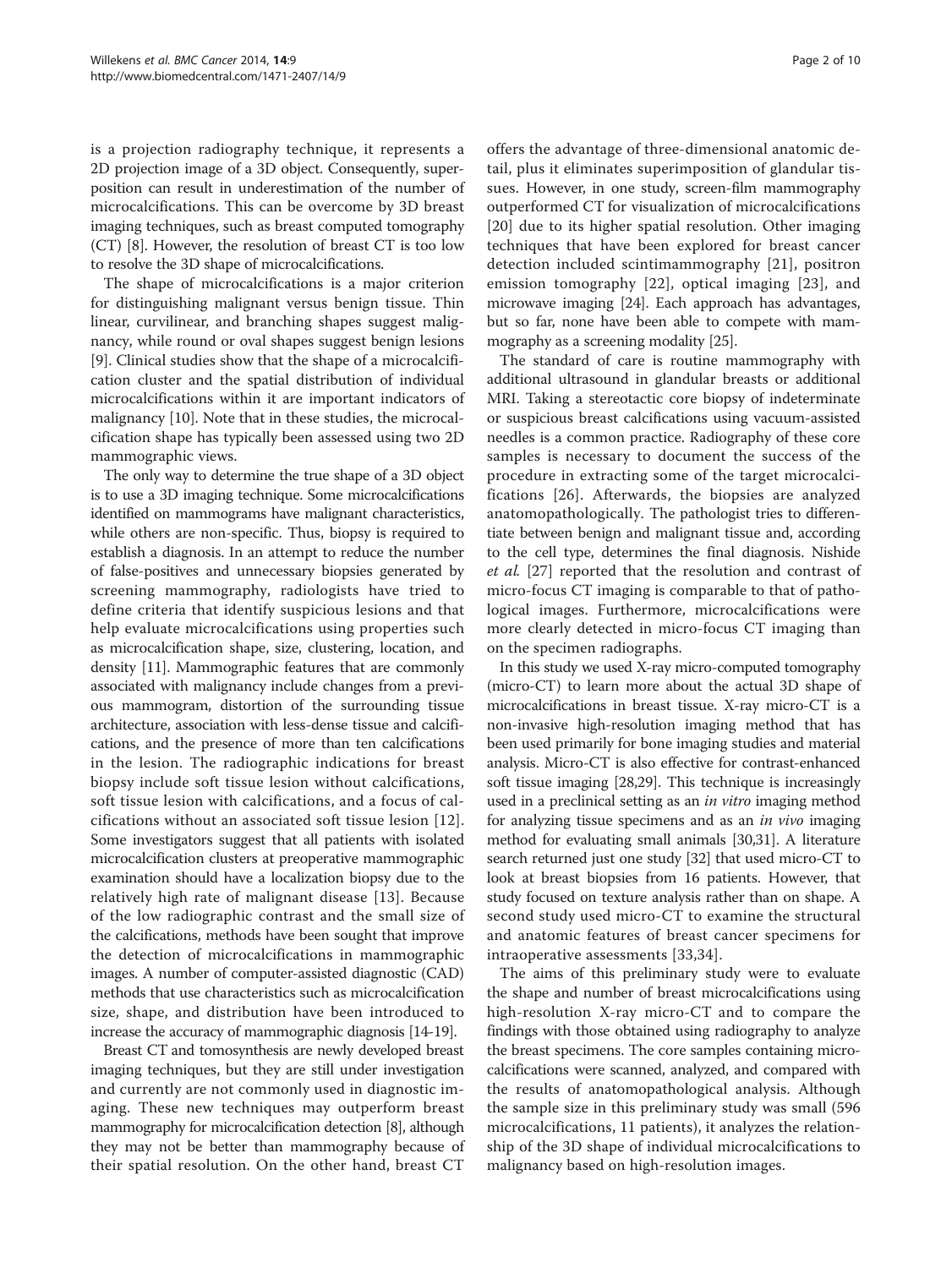# **Methods**

#### Patient selection

In Belgium, women older than 45 years can have a routine mammography performed every 2 years. A radiologist who detects suspicious microcalcifications on a routine mammogram may decide to do a biopsy. The shape, size, clustering, location, and density of the microcalcifications are used to determine whether the findings are suspicious. Note that a microcalcification is defined as a calcification smaller than 1 mm; larger calcifications are termed macrocalcifications [\[35\]](#page-9-0).

This study included the biopsy specimens of 11 women (age range, 46–78 years; mean age, 55 years) with suspicious microcalcifications on mammograms. The women were consecutive patients. The ethics committee at the university hospital (Commissie Medische Ethiek) approved the study. All patients provided informed written consent, which included consent for participation in the study and consent to publish the findings.

#### Breast biopsy

Biopsies were performed by the Department of Radiology at the university hospital by an experienced mammographer. Minimally invasive vacuum-assisted stereotactic breast biopsies were performed using the Mammotome Biopsy System [Ethicon Endo-Surgery (EES), Inc., Johnson & Johnson, Langhorne PA, USA] under local anesthesia. The extracted samples had a diameter of 3 mm and a length of 23 mm and were put in a tube with formalin. Multiple samples (range, 8–21; mean number, 14) were taken from all 11 patients.

#### X-ray Micro-CT Imaging

Each biopsy sample, in a tube with formalin, was scanned by micro-CT. Imaging was completed using a SkyScan 1076, an in vivo high-resolution X-ray micro-CT system with a rotating source-detector pair. This type of scanner has a fixed sample holder and was chosen to avoid movement of the biopsy samples, which were kept in liquid during scanning. The tubes containing tissue and formalin were placed on the isocenter of the scanner bed and stabilized using styrofoam.

The system consisted of a sealed 10-W micro-focus X-ray source with a 5-μm focal spot and a tungsten target that generates a broad polychromatic spectrum. To obtain optimal contrast in the breast biopsies, lower X-ray energies were selected by limiting the spectrum to 60 kV without hardware filtering, which would eliminate the soft X-rays from the spectrum. The large format X-ray detector (4000 x 2300) consisted of a gadolinium powder scintillator optically coupled with a tapered fiber to a cooled CCD chip. The projection images were taken every 0.5° and covered a 180° view with an exposure time of 1.8 sec. The total scanning time for each sample was 24 minutes. The

projection images were resized in order to improve the signal-to-noise ratio, resulting in a voxel size of 35 μm. The reconstruction was performed using a modified Feldkamp cone-beam algorithm (NRecon, SkyScan/Bruker microCT, Kontich, Belgium) to return a stack of 2D crosssectional images.

#### Image analysis

The stack of micro-CT images was analyzed using the SkyScan analysis software package CTAn and 3D Calculator [[36](#page-9-0)]. The analysis consisted of 3 steps: (1) segmentation of the microcalcifications from the background; (2) calculation of morphological parameters; and (3) generation of 3D models for visual inspection.

Segmentation was improved by using an automated local thresholding technique that was described by Waarsing et al. [\[36](#page-9-0)]. After segmentation, the following structural parameters were calculated for each segmented microcalcification of each patient: object volume (Obj.V), object surface (Obj.S), object surface/volume ratio (Obj.S/Obj.V), structure thickness (St.Th), structure model index (SMI), and the number of objects (Obj.N). The 3D volume was calculated based on the marching cubes model [\[37\]](#page-9-0). The Obj.S/Obj.V provides a measure of the smoothness of the particles. The St.Th, which was computed using a local sphere-fitting method [[38\]](#page-9-0), is a 3D measure of the average thickness of the microcalcifications. The SMI, a topological index, was calculated using differential analysis of the triangulated surface of the structure, which gives an estimate of the ratio of the number of plates to the number of rods that make up the 3D structure [[39](#page-9-0)]). The SMI values range from 0 to 4, with 0 indicating an ideal platelike structure, 3 an ideal rod-like structure, and 4 an ideal sphere. Intermediate values signify a mixed structure.

The structural parameters were first averaged over all microcalcifications per subject and compared between the benign and malignant group. Next, the individual microcalcifications associated with benign versus malignant lesions were analyzed. One object segmented in the samples from subject "Benign 2" was excluded from the analysis as its maximum diameter exceeded 1 mm and the object therefore did not qualify as a microcalcification [[35](#page-9-0)].

Surface-rendered 3D models were made from the segmented datasets for visual inspection using CTAn/CTVol (SkyScan/Bruker microCT).

#### Specimen radiography

The specimens were radiographed using a mammography system (GE Healthcare Senographe DS), 100-μm detector element at 25 kVp with a Mo anode-Mo filter combination. The beam quality was equal to 0.323-mm Al equivalent. These images were used to identify biopsy samples with and without microcalcifications.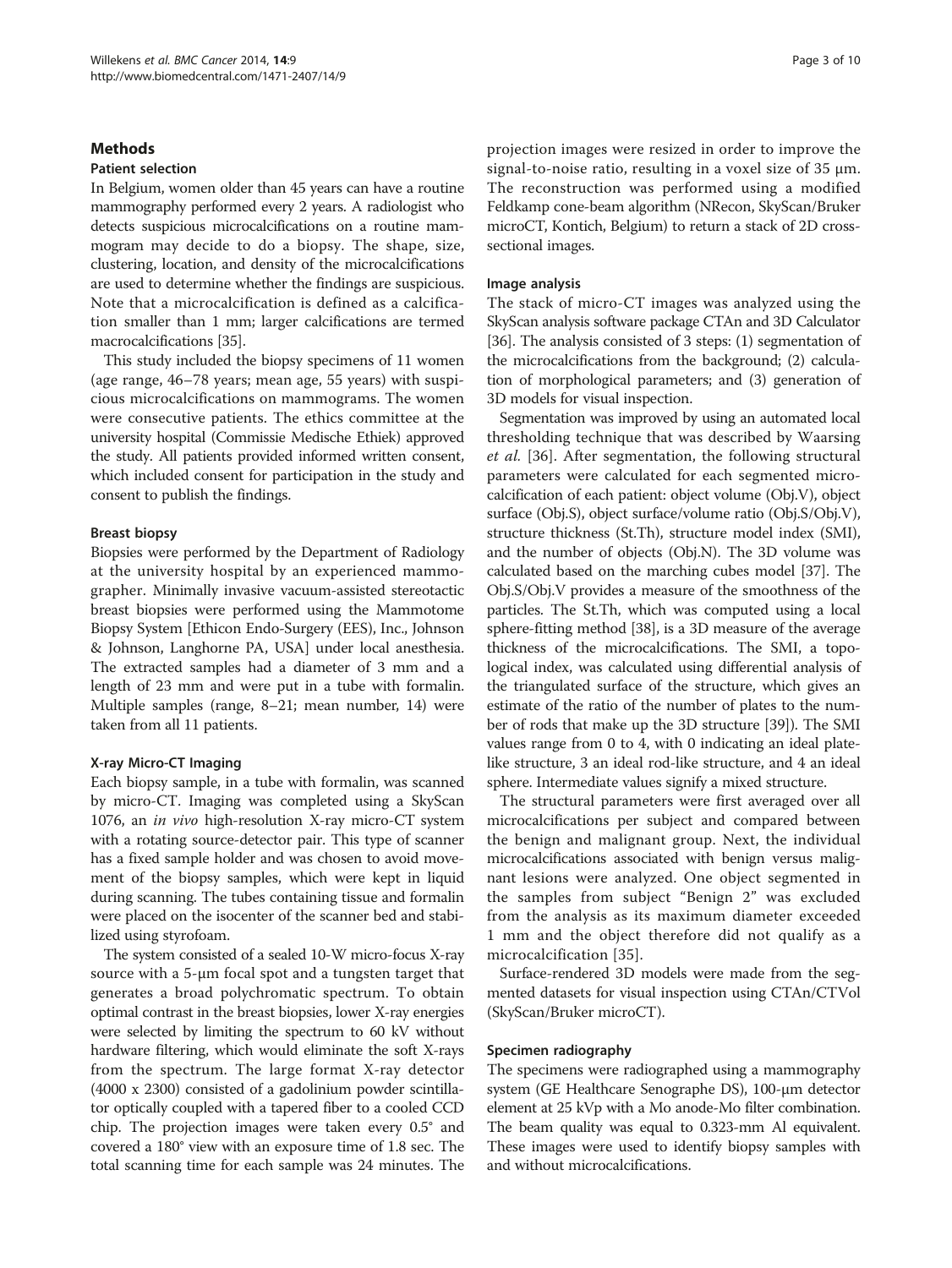<span id="page-3-0"></span>For each radiograph, three expert mammographers, each with 5 to 15 years of experience, counted the number of microcalcifications in 2 reading sessions that were separated by an interval of 3 months to eliminate learning effects.

# Statistical analysis

The data were analyzed using IBM SPSS-Statistics version 20. Because of the low number of samples (5 benign, 6 malignant), non-parametric tests were used to compare the morphological parameters at the subject level between the two groups. The difference in the detection of microcalcifications by expert analysis versus micro-CT was assessed by the Wilcoxon signed-rank test (asymptomatic method). For the analysis of morphological parameters at the microcalcification level (414 microcalcifications associated with malignant lesions and 183 associated with benign lesions), the normality of the data was tested using the one-sample Kolmogorov-Smirnov test. For normally distributed data, the independent sample t-test was used to compare group averages; otherwise, the Mann–Whitney U test was used. The significance level in all tests was set to 0.05.

# Results

Anatomopathological analysis demonstrated that 5 of the 11 patients had ductal breast carcinoma in situ (DCIS). Of these, one patient had lower grade DCIS and 4 patients had high grade DCIS. Another patient was diagnosed with invasive ductal carcinoma.

The diagnoses of the patients with benign microcalcifications were fibrous breast tissue, benign fibroadenoma, fibrocystic disease, Reclus disease, and fibroadenoid hyperplasia. Table 1 summarizes the anatomopathological results for patients grouped according to benign or malignant diagnosis.

Suspicious microcalcifications are shown for 6 cases in Figure [1a](#page-4-0)–c (benign cases) and Figure [2a](#page-4-0)–c (malignant cases). Specimen radiography showed the presence of microcalcifications in the biopsy samples obtained by vacuum-assisted stereotactic breast biopsy (Figures [1](#page-4-0) and  $2d-f$ ). A higher magnification of the radiography image is shown in the  $3<sup>rd</sup>$  column of Figure [1](#page-4-0) and in Figure [2](#page-4-0)g–i. Surface renderings of the microcalcifications, shown in Figure [1](#page-4-0) and Figure [2j](#page-4-0)–l, illustrate the 3D nature of the micro-CT imaging technique.

Table 1 shows the number of microcalcifications in the specimens as detected by expert analysis of the specimen radiographs shown in Figures [1](#page-4-0) and [2d](#page-4-0)–f and the number detected by micro-CT analysis. Agreement between the two was determined by regression analysis and is shown by a Bland-Altman plot (Figure [3](#page-5-0)). Micro-CT analysis detected more microcalcifications in both benign  $(p = 0.043)$ and malignant cases ( $p = 0.028$ ). The ratio between the number of microcalcifications detected by expert analysis and by micro-CT was 0.278 (95% Confidence Interval (CI): 0.15–0.41).

Table [2](#page-5-0) summarizes the 3D morphological parameters as averaged for all microcalcifications in each patient. Compared to microcalcifications in patients diagnosed with malignant lesions, samples from patients diagnosed with benign lesions had a higher average volume  $(0.0159 \pm 0.0071 \text{ mm}^3 \text{ versus } 0.0078 \pm 0.0095 \text{ mm}^3)$ , a larger surface area  $(0.30 \pm 0.10 \text{ mm}^2 \text{ versus } 0.18 \pm 0.16 \text{ mm}^2)$ , a smaller surface area-to-volume ratio  $(77.68 \pm 37.96 \text{ mm}^{-1})$ versus  $81.02 \pm 19.96$  mm<sup>-1</sup>), were thicker  $(0.26 \pm 0.04$  mm versus  $0.19 \pm 0.04$  mm), and had smaller SMI values  $(3.02 \pm 0.11$  versus  $3.05 \pm 0.06$ ). Patients diagnosed with

Table 1 Overview of the anatomopathological analysis and the amount of microcalcifications counted by experts and identified by X-ray micro-CT analysis

| Cases       | Anatomopathological analysis                            |                | X-ray          |                 | X-ray |                | X-ray          | Micro-CT |
|-------------|---------------------------------------------------------|----------------|----------------|-----------------|-------|----------------|----------------|----------|
|             |                                                         | Expert 1       |                | <b>Expert 2</b> |       | Expert 3       |                |          |
|             |                                                         | R <sub>1</sub> | R <sub>2</sub> | R1              | R2    | R <sub>1</sub> | R <sub>2</sub> |          |
| Benign 1    | Fibrous breast tissue with benign calcification         | 22             | 9              | 10              | 24    | 19             | 22             | 64       |
| Benign 2    | Calcified benign fibro adenoma + fybrocystic mastopathy | 5              | 8              | 8               | 6     | 8              | 7              | 25       |
| Benign 3    | Fybrocystic disease                                     | 57             | 35             | 39              | 48    | 39             | 44             | 59       |
| Benign 4    | Disease of Reclus                                       | 18             | 10             | 10              | 10    | 16             | 14             | 15       |
| Benign 5    | Fibro adenoid hyperplasia                               | 17             | 10             | 10              | 18    | 14             | 18             | 21       |
| Malignant 1 | DCIS grade 2 (cribriform type)                          | 12             | 9              | 9               | 14    | 12             | 9              | 13       |
| Malignant 2 | High grade DCIS (cribriform type)                       | 27             | 23             | 25              | 36    | 23             | 25             | 29       |
| Malignant 3 | High grade DCIS DIN3 (comedo type)                      | 34             | 28             | 29              | 44    | 44             | 46             | 214      |
| Malignant 4 | High grade DCIS                                         | 47             | 31             | 30              | 51    | 49             | 52             | 110      |
| Malignant 5 | High grade DCIS with macrocalcifications (comedo type)  | 27             | 9              | 9               | 26    | 25             | 23             | 27       |
| Malignant 6 | Invasive ductal carcinoma                               | 14             | 6              | 6               | 15    | 16             | 16             | 21       |

Ductal Carcinoma in Situ (DCIS); R1: reading 1; R2: reading 2.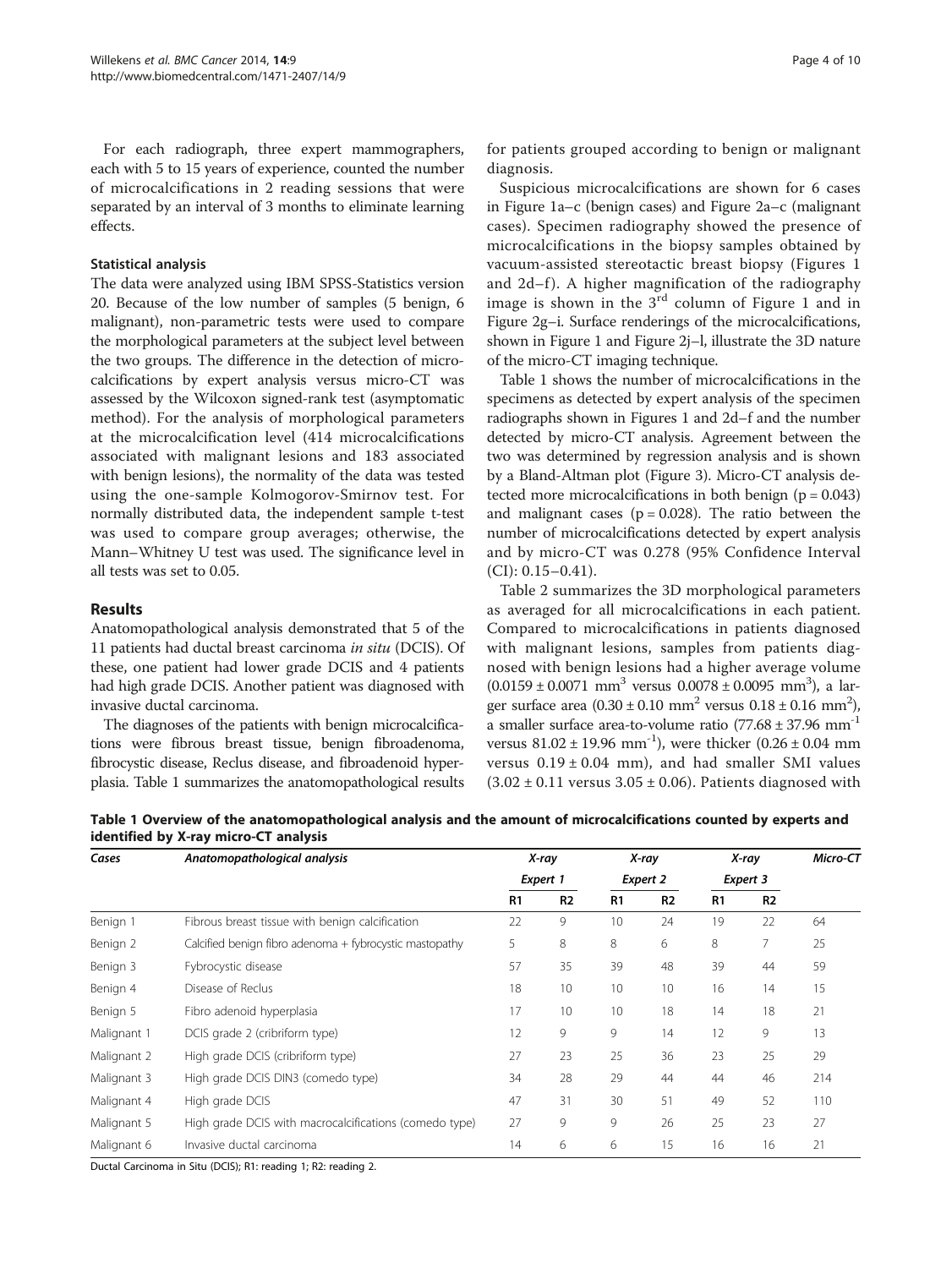<span id="page-4-0"></span>

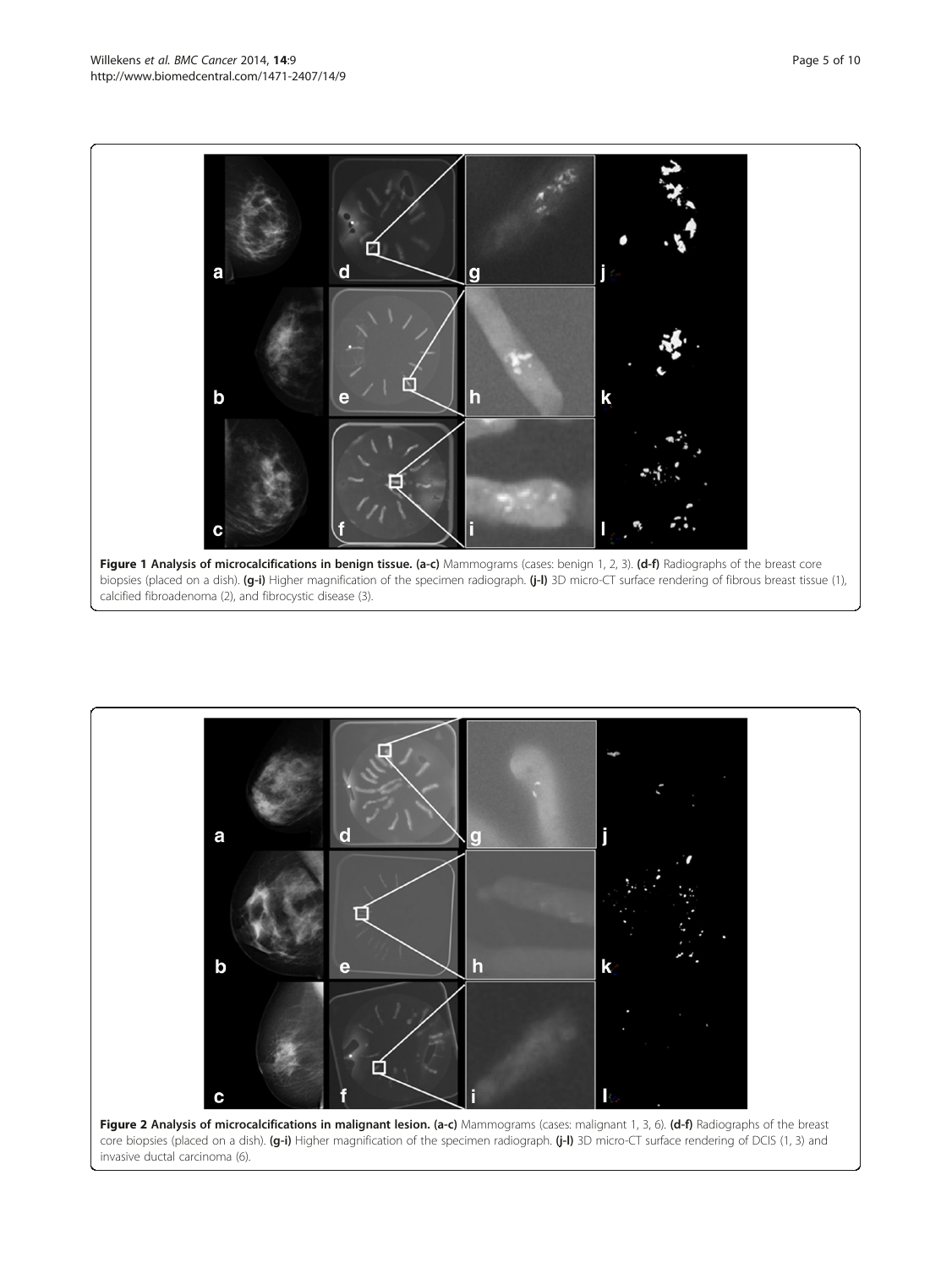<span id="page-5-0"></span>

benign lesion had fewer microcalcifications, 36.60 ± 22.03, than those with malignant lesion,  $69.00 \pm 79.39$ . However, apart from thickness, none of these differences were significant.

In addition to calculating the morphological parameters that describe the microcalcifications in each biopsy sample, individual object analysis was performed on microcalcifications that were larger than 2 image voxels (0.000086 mm3 ). Table [3](#page-6-0) shows the mean and standard deviation of these individual results and of the number of objects found in benign and malignant samples classified according to their volume. The volume threshold was set at 0.0042 mm<sup>3</sup>, which corresponds to a microcalcification that might be visible on mammography, depending on the contrast. In the mammography images, the pixel size is 0.1 mm, so a microcalcification of 2 pixels corresponds to a volume of  $0.0042$  mm<sup>3</sup> (slightly less than 100 voxels in the micro-CT images), assuming perfectly spherical objects with a diameter of 0.2 mm.

More microcalcifications (Obj.N) were detected in the biopsies of patients with breast carcinoma than in the biopsies of healthy patients, although this difference was not statistically significant (Table 2). After excluding microcalcifications smaller than 2 micro-CT voxels and grouping the remaining calcifications according to volume, as described above, 73.8% of the calcifications in the small-sized group were in samples from patients with malignant lesions, while 59.3% of those in the large-sized group were in samples from patients with malignant lesions. In terms of the distribution of all the small calcifications [(small-sized) + (microcalcifications < 2 micro-CT voxels)] in samples from malignant cases, 76.8% were small, while in samples from benign cases, 63.9% were small (Table [3](#page-6-0)).

Although the average total volume of the microcalcifications in the benign versus malignant groups was not significantly different (Table 2), the data in Table [3](#page-6-0) show that there were more small calcifications in the malignant

| Cases         | Obj.V (mm <sup>3</sup> ) | Obj.S $(mm^2)$  | Obj.S/Obj.V (1/mm) | St.Th (mm)      | SMI             | Obj.N             |
|---------------|--------------------------|-----------------|--------------------|-----------------|-----------------|-------------------|
| Benign 1      | 0.0150                   | 0.28            | 142.86             | 0.27            | 2.88            | 64                |
| Benign 2      | 0.0237                   | 0.37            | 59.53              | 0.30            | 3.69            | 24                |
| Benign 3      | 0.0203                   | 0.37            | 51.01              | 0.29            | 3.13            | 59                |
| Benign 4      | 0.0050                   | 0.14            | 79.07              | 0.20            | 3.07            | 15                |
| Benign 5      | 0.0156                   | 0.34            | 55.93              | 0.22            | 2.96            | 21                |
| Mean $\pm$ SD | $0.0159 \pm 0.0071$      | $0.30 \pm 0.10$ | $77.68 \pm 37.96$  | $0.26 \pm 0.04$ | $3.02 \pm 0.11$ | $36.60 \pm 23.03$ |
| Malignant 1   | 0.0269                   | 0.49            | 84.85              | 0.26            | 2.94            | 13                |
| Malignant 2   | 0.0075                   | 0.20            | 46.46              | 0.20            | 3.10            | 29                |
| Malignant 3   | 0.0024                   | 0.08            | 99.66              | 0.18            | 3.05            | 214               |
| Malignant 4   | 0.0041                   | 0.13            | 77.26              | 0.18            | 3.10            | 110               |
| Malignant 5   | 0.0028                   | 0.10            | 76.80              | 0.15            | 3.08            | 27                |
| Malignant 6   | 0.0031                   | 0.10            | 101.12             | 0.17            | 3.03            | 21                |
| Mean $\pm$ SD | $0.0078 \pm 0.0095$      | $0.18 \pm 0.16$ | $81.02 \pm 19.96$  | $0.19 \pm 0.04$ | $3.05 \pm 0.06$ | 69.00 $\pm$ 79.39 |
| Sign Man-U    | 0.126                    | 0.126           | 0.662              | $0.017*$        | 1.00            | 0.662             |

Table 2 Overview of the 3D morphological parameters analysed as averages over all microcalcifications per patient

Object Volume (Obj.V) in mm<sup>3</sup>, Object Surface (Obj.S) in mm<sup>2</sup>, Object Surface/Object Volume (Obj.S/Obj.V) in 1/mm, Structure Thickness (St.Th) in mm, Structure Model Index (SMI), and Object Number (Obj.N). Bottom row gives the significance of group differences.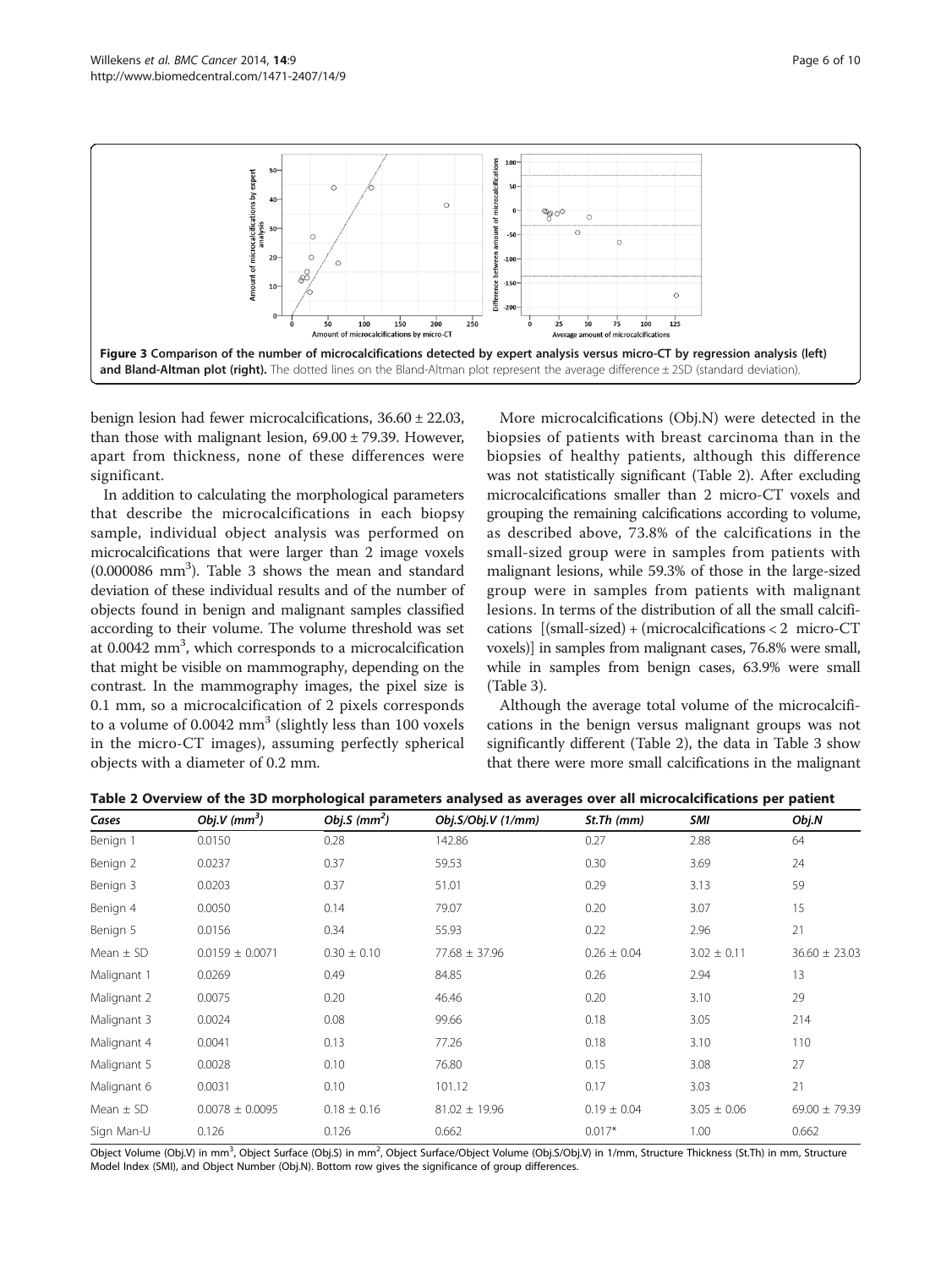|                                                   |                    | Benign              | Malignant           | <b>Test</b>                                | Sign.      |
|---------------------------------------------------|--------------------|---------------------|---------------------|--------------------------------------------|------------|
|                                                   |                    |                     |                     |                                            | $P = 0.05$ |
|                                                   | <b>Total Obj.N</b> | 182                 | 414                 |                                            |            |
| Objects $\leq$ 0.0042 mm <sup>3</sup> (and larger | Obj.V $(mm^3)$     | $0.0011 \pm 0.0010$ | $0.0011 \pm 0.0010$ | T-test                                     | ns         |
| than 2 micro-CT image voxels)                     | Obj.S $(mm^2)$     | $0.0504 \pm 0.0374$ | $0.0515 \pm 0.0360$ | T-test                                     | ns         |
|                                                   | Obj.S/Obj.V (1/mm) | $80.00 \pm 36.29$   | $73.71 \pm 29.43$   | Independent samples<br>Mann-Whitney U test | ns         |
|                                                   | St.Th (mm)         | $0.0879 \pm 0.0277$ | $0.0882 \pm 0.0315$ | T-test                                     | ns         |
|                                                   | <b>SMI</b>         | $3.13 \pm 0.23$     | $3.16 \pm 0.2$      | T-test                                     | ns         |
|                                                   | Obj.N              | 93 (51%)            | 262 (63%)           |                                            |            |
| Objects $> 0.0042$ mm <sup>3</sup>                | Obj.V $(mm^3)$     | $0.0474 \pm 0.0530$ | $0.0152 \pm 0.0230$ | Independent samples<br>Mann-Whitney U test | S          |
|                                                   | Obj.S $(mm^2)$     | $0.8218 \pm 0.7996$ | $0.3618 \pm 0.3659$ | Independent samples<br>Mann-Whitney U test | S          |
|                                                   | Obj.S/Obj.V (1/mm) | $22.86 \pm 7.14$    | $29.71 \pm 5.71$    | T-test                                     | S          |
|                                                   | St.Th (mm)         | $0.2300 \pm 0.0658$ | $0.1684 \pm 0.0375$ | T-test                                     | S          |
|                                                   | <b>SMI</b>         | $3.02 \pm 0.27$     | $3.08 \pm 0.21$     | Independent samples<br>Mann-Whitney U test | ns         |
|                                                   | Obj.N              | 65 (36%)            | 96 (23%)            |                                            |            |

#### <span id="page-6-0"></span>Table 3 Overview of the individual object analysis results divided in two groups representing lesions with a size on mammography of 0.2 mm or 2 mammography image pixels

Model Index (SMI), and Object Number (Obj.N). The %-value = percentage of particles of the full amount of benign or malignant particles. In volume this is represented by a sphere with diameter 0.2 mm: volume =  $0.0042$  mm<sup>3</sup>. .

group than in the benign group. Furthermore, when the morphological parameters of the calcifications were analyzed as averages for all of the subjects in the two groups, significant differences were observed for microcalcifications with a volume larger than  $0.0042$  mm<sup>3</sup>: object volumes of  $0.0474 \pm 0.0530$  mm<sup>3</sup> in the benign group versus  $0.0152 \pm 0.0230$  mm<sup>3</sup> in the malignant group (p < 0.001); object surface area of  $0.8218 \pm 0.7996$  mm<sup>2</sup> versus  $0.3618 \pm 0.3659$  mm<sup>2</sup> (p < 0.001); object surface area-to-volume ratios of  $22.86 \pm 7.14$  mm<sup>-1</sup> versus 29.71  $\pm$ 5.71 mm<sup>-1</sup> (p < 0.001); thickness of  $0.2300 \pm 0.0658$  mm versus  $0.1684 \pm 0.0375$  mm (p < 0.001). The SMI values,  $3.02 \pm 0.27$  versus  $3.08 \pm 0.21$  (p = 0.188), were not significantly different between the two groups (Table 3).

# **Discussion**

The aim of this study was to analyze the 3D characteristics of microcalcifications detected by mammography using micro-CT. Micro-CT is a high-resolution imaging modality that complements the use of mammography.

The calcifications seen on the mammograms in Figures [1](#page-4-0) and [2](#page-4-0) had suspicious characteristics, prompting biopsy. On the specimen radiographs, however, the benign calcifications seemed brighter and thus easier to detect, which could be because they are larger, there are more of them, or because they are denser compared with the calcifications found in malignant samples. However, the brightness was not quantified but was based on visual comparison of the images. The 3D micro-CT results showed that there was a significant difference in the size of the calcifications between the two groups of patients with benign or malignant findings. The results confirmed that the benign calcifications were, on average, bigger than the malignant calcifications, which could lead to better visibility on the specimen radiographs. The characteristics and number of microcalcifications is not always clear on clinical mammograms [\[40\]](#page-9-0) and specimen radiographs [[26](#page-9-0)]. Table [1](#page-3-0) shows that the experts that counted calcifications on the specimen radiographs underestimated the number compared to the 3D object analysis using micro-CT. The underestimation was even greater on the specimen radiographs when the microcalcifications were organized in clusters (see Figure [1](#page-4-0) to compare patients "Benign 1, 2" with "Benign 3" as the microcalcifications were more evenly distributed in the latter). Figure [3](#page-5-0) confirms this by showing the agreement between the number of microcalcifications detected with micro-CT and the number counted by the experts. In the Bland-Altman plot, the smallest differences are in samples with a small number of microcalcifications. There is one outlier at the right bottom side of the plot, which can be explained by the large difference between the expert's count and the count by micro-CT in the sample with the most microcalcifications (see Figure [2](#page-4-0)k "Malignant 3"). This confirms that it can be difficult to analyze microcalcifications on projection images. It also emphasizes that 3D imaging of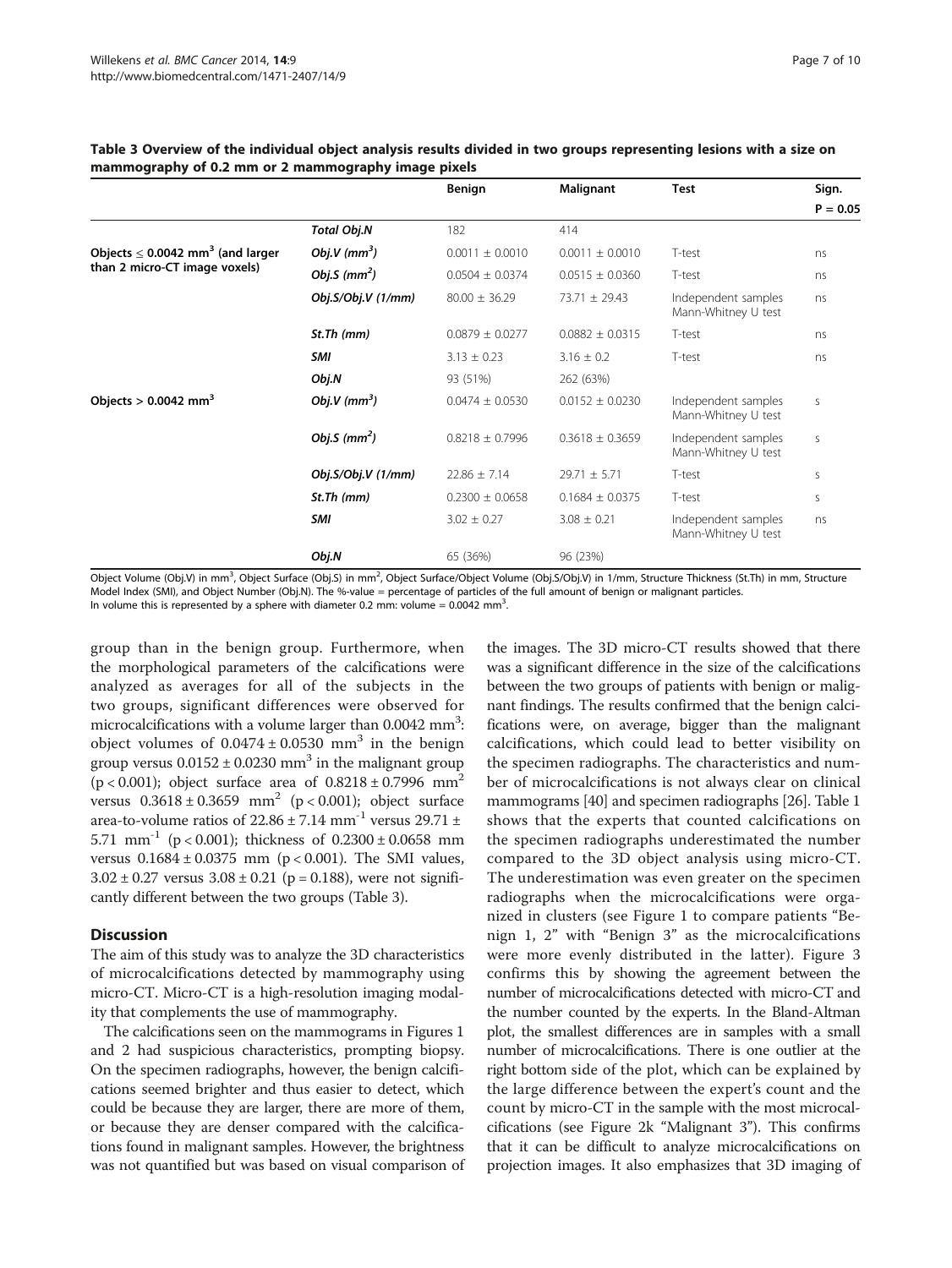microcalcifications provides an added value for studying the number and the shape and size of calcifications.

Histopathology is still the most sensitive method for diagnosing breast malignancy and has remained the gold standard for diagnosing breast carcinoma for a long time [[41\]](#page-9-0). Invasive ductal carcinoma is the most common type of breast cancer, making up 70–80% of all breast cancer diagnoses. The most frequent type of breast cancer detected in screening is DCIS [\[3](#page-8-0)[,42](#page-9-0)], which can be comedo, cribriform, or micropapillary types. In this study, 5 of the 11 patients were diagnosed with DCIS. Comedo carcinoma, which is the most aggressive type, was found in 2 patients, and 2 other patients were classified as having the cribriform type. The comedo type of DCIS is characterized by linear and branching (casting) calcifications, while calcifications in the cribriform (and micropapillary) types are more punctate and vary in size and shape. Among the various parameters used to assess the diagnostic significance of microcalcifications, irregular shape is the most indicative of carcinoma, with a predictive value of 80%; further, 88% of carcinomas with microcalcifications have irregularly-shaped calcifications [[42](#page-9-0)]. This preliminary study had no patients with low grade DCIS. It would be interesting to compare such a group with benign cases to further evaluate the possible prognostic power of micro-CT.

As described for the comedo and cribriform types of DCIS, different pathological entities can give rise to different calcification shapes. This also holds true for benign cases: Fibrocystic changes may give rise to 'milk of calcium' or teacup calcifications as seen in Figure 4a and b (bottom object), or to small calcifications organized in a cluster (Figure [1](#page-4-0) (l)). Fibroadenoma may be associated with large popcorn-like calcifications (Figure 4a and b, top object).

In terms of malignant lesions, DCIS and invasive duct carcinoma can be associated with large irregular, rod or V-shaped, pleomorphic or branching-type calcifications that follow the distribution of the duct. This is seen clearly in Figure 4c. Furthermore, analysis of the characteristics of the calcifications can help predict tumor size, grade, and invasiveness [[43](#page-9-0)]. The survival of women with masses or linear/linear-branching calcifications (i.e., casting calcifications) is considerably worse than the survival of women with other types of lesions, suggesting that the calcifications are associated with duct-forming invasive cancer [[44](#page-9-0)]. Breast tumors associated with casting-type calcifications by mammography comprise a disease entity that exhibits substantially more aggressive behavior and poorer outcome than cancers with other mammographic features [\[45](#page-9-0)]. Microcalcifications associated with breast cancer are usually composed of hydroxyapatite, a bone-specific mineral. Histological examination of the lesions suggests that the microcalcifications are breast cancer cells that become mineralized. In other words, breast microcalcifications can be considered to be 'fossils' of cancer cells [[46](#page-9-0)].

Radiologic-histologic correlations have shown that casting or rod-like calcifications in the duct are characteristic of malignancy. Malignant calcifications are typically more elongated, while benign calcifications are usually more round [\[47\]](#page-9-0). The microcalcification morphologic descriptors include coarse heterogeneous, amorphous, fine pleomorphic, and fine linear; these descriptors have a progressively increasing risk of malignancy [\[48](#page-9-0)]. Tables [2](#page-5-0) and [3](#page-6-0) show that the SMI values are around 3, indicating that the microcalcifications are cylindrical in both benign and malignant cases. The surface area-to-volume ratio is another important 3D parameter that describes the shape of an object. We found that this ratio was higher for the large particles in malignant cases (Table [3](#page-6-0)); these microcalcifications were pointier and rough, as reported in the literature.

In this study, the number of calcifications was not a relevant parameter for classification purposes, and it is only described as such in a few articles that seem to have contradictory results. Franceschi et al. [[49\]](#page-9-0) described a correlation between malignancy and the presence of more than 15 calcifications on mammography. In this study



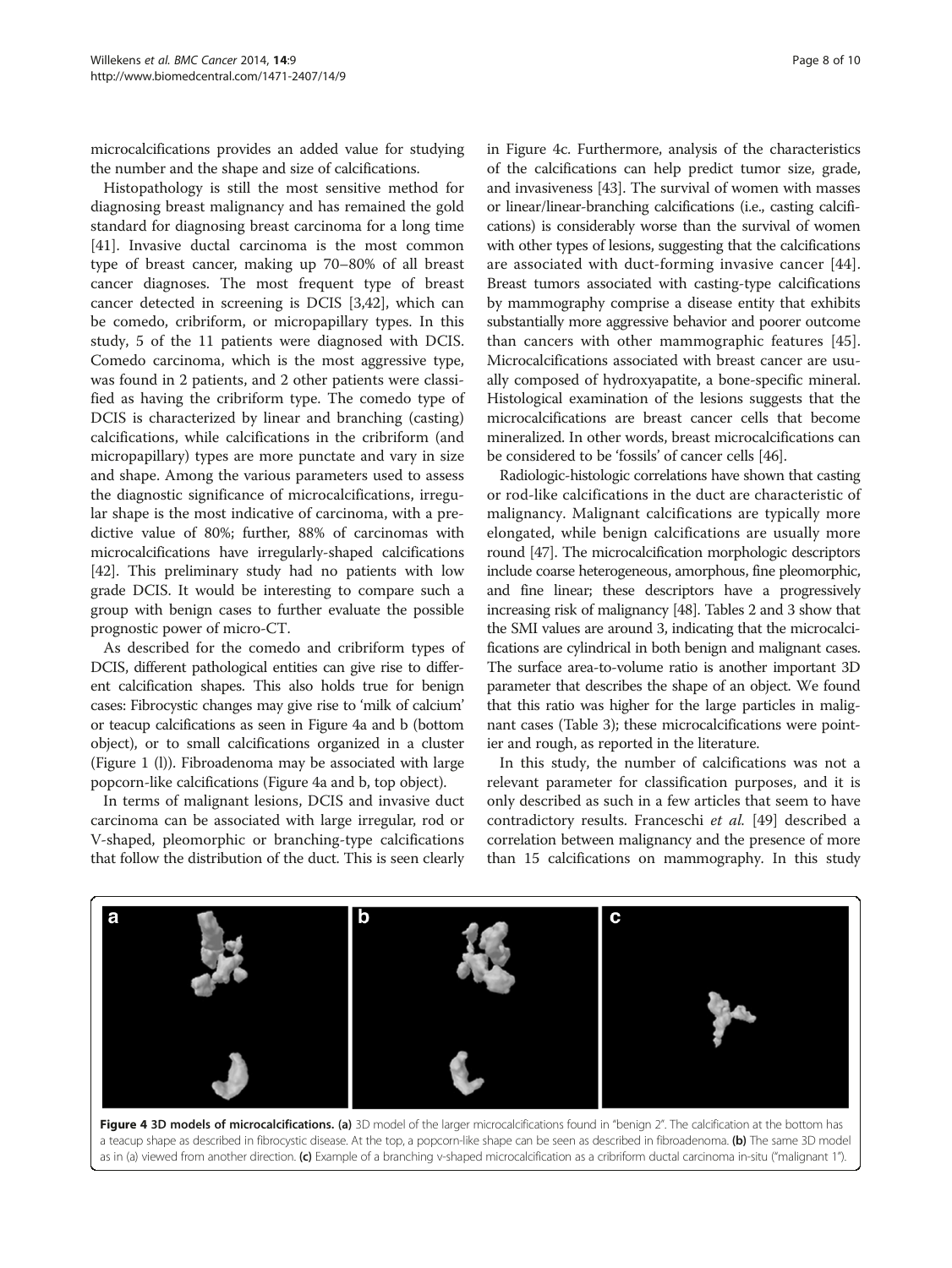<span id="page-8-0"></span>(Table [1](#page-3-0)), more than 15 calcifications/patient were seen in both groups, and the number of calcifications was not significantly different between the two groups (Table [2](#page-5-0)). Le Gal et al. [\[48](#page-9-0)] reported that the number of calcifications was higher in carcinomas, which we confirmed (Table [1](#page-3-0), "Malignant 3 and 4"). For a given size, malignant microcalcifications tend to be more irregular, which corresponds to the most important clinical indications of malignancy i.e. linear or branching microcalcifications. Table [2,](#page-5-0) however, shows that the thickness of the benign calcifications in our study was significantly greater than in the malignant group. When we classified the individual microcalcifications according to their volume, 76.8% vs. 63.9% of the objects in the malignant and benign groups, respectively, were small (Table [3](#page-6-0)). Furthermore, there were 318 vs. 117 small calcifications in the malignant and benign groups, respectively; this included the smallest calcifications (< 2 image voxels). This relationship between malignancy and small-sized calcifications was also described by Franceschi et al. [\[49](#page-9-0)] and by Gufler et al. (30]. The latter study used micro-CT, although it did not focus on 3D volumes and shapes. The ability to view/detect these small calcifications is a clear advantage of using the high-resolution micro-CT system. The appearance of these smaller calcifications seems to be a feature of malignancy. The thickness and the object volume were also significantly different, with the benign group having larger structures than the malignant group. This might be why the physician decided to perform a biopsy in each of these patients, with the biopsy showing that these were false positives.

This preliminary study included only a small number of patients in order to lay the groundwork for a larger study. The samples are biased, since biopsies are only taken when malignancy is suspected. According to standard procedure, the specimen radiographs were not taken for diagnostic purposes but rather to classify the biopsies for embedding in paraffin. Therefore the radiograph settings were not correlated with the micro-CT settings.

Future studies should include more patients, ideally with different types of benign and malignant calcifications (including the 3 grades of DCIS) in order to statistically analyze the differences in the morphological parameters of these distinct groups. For larger microcalcifications, the 3D shapes should be characterized in greater detail. In terms of the smaller calcifications, additional parameters need to be investigated, such as the separation between particles as a descriptor for the cluster itself.

# Conclusion

Micro-CT shows promise as a valuable tool for understanding the morphologic characteristics of malignant and benign microcalcifications. Radiology and pathology, both of which are 2D techniques, can benefit from complementary 3D micro-CT evaluation of microcalcifications. In this preliminary study, micro-CT images of breast biopsies were related to the pathological diagnosis. The data showed that the appearance of many small microcalcifications can be an indication for malignancy. In larger microcalcifications, the 3D parameters confirmed the more irregular shape of malignant samples compared to benign samples.

#### **Abbreviations**

3D: Three-dimensional; Micro-CT: Micro-computed tomography; 2D: Two-dimensional; CAD: Computed assisted diagnostic; CT: Computed tomography; MRI: Magnetic resonance imaging; EES: Ethicon endo-surgery; CCD: Charge-coupled device; CTAn: CT analyzer; Obj.V: Object volume; Obj. S: object surface; Obj.S/Obj.V: object surface/object volume; St. Th: Structure thickness; SMI: Structure model index; Obj.N: Object number; Mo: Molybdeen; DCIS: Ductal carcinoma in situ.

#### Competing interests

The authors declare that they have no competing interests.

#### Authors' contribution

IW carried out the studies and drafted the manuscript. EVDC carried out the studies and drafted the manuscript. FT helped draft the manuscript. BJ helped draft the manuscript and performed statistical analysis. NB performed the statistical analysis. RD participated in the design of the study. JDM participated in the design of the study. All authors read and approved the final manuscript.

#### Author details

<sup>1</sup>In vivo Cellular and Molecular Imaging Lab (ICMI), Vrije Universiteit Brussel (VUB), Brussels, Belgium. <sup>2</sup>Department of Radiology, Universitair Ziekenhuis Brussel, Brussels, Belgium. <sup>3</sup>Medische Beeldvorming en Fysische Wetenschappen (BEFY), Vrije Universiteit Brussel (VUB), Brussels, Belgium. <sup>4</sup>Vision Lab, iMinds Universiteit Antwerpen, Antwerp, Belgium. <sup>5</sup>Department of Future Media and Imaging (FMI), iMinds, Ghent, Belgium. <sup>6</sup>Medical Image Computing, ESAT/PSI iMinds, KU Leuven, Leuven, Belgium. <sup>7</sup>Future Health Department, iMinds, Ghent, Belgium. <sup>8</sup>Department of Electronics and Informatics (ETRO), Vrije Universiteit Brussel (VUB), Brussels, Belgium.

#### Received: 24 July 2013 Accepted: 18 December 2013 Published: 6 January 2014

#### References

- 1. Stewart BW, Kleihues P: World Cancer Report. World Health Organization; 2003.
- 2. Silverberg E, Lubera J: Cancer statistics 1986. CA 1986, 36:9-25.
- 3. Salomon A: Beitrage zur Pathologie und Klinik der Mammacarcinome. Arch Klin Chir 1913, 101:573–668.
- 4. Arodz T, Kurdziel M, Popiela TJ, Sevre EO, Yuen DA: Detection of clustered microcalcifications in small field digital mammography. Comput Methods Programs Biomed 2006, 81:56–65.
- 5. Gershon-Cohen J, Yiu LS, Berger SM: The diagnostic importance of calcareous patterns in roentgenography of breast cancer. AJR 1962, 88:1117–1125.
- 6. Lanyi M: Pattern analysis of 5641 microcalcifications in 100 mammary duct carcinomas: polymorphism. Rofo 1983, 139(3):240–248.
- Bassett LW: Mammographic analysis of calcifications. Radiol Clin North Am 1992, 30(1):93–105.
- 8. Boone JM, Kwan AL, Yang K, Burkett GW, Lindfors KK, Nelson TR: Computed tomography for imaging the breast. J Mammary Gland Biol Neoplasia 2006, 11:103–111.
- 9. Sickles EA: Mammographic features of "early" breast cancer. AJR 1984, 143:461–464.
- 10. Yam M, Brady M, Highnam R, Behrenbruch C, English R, Kita Y: Three-dimensional reconstruction of microcalcification clusters from two mammographic views. IEEE Trans Med Imaging 2001, 20(6):479-489.
- 11. De Lafontan B, Daures JP, Salicru B, Eynius F, Mihura J, Rouanet P, Lamarque JL, Naja A, Pujol H: Isolated clustered microcalcifiations: diagnostic value of mammography-Series of 400 cases with surgical verification. Radiology 1994, 190:479–483.
- 12. Skinner MA, Swain M, Simmons R, McCarty KS Jr, Sullivan DC, Iglehart JD: Nonpalpable breast lesions at biopsy: a detailed analysis of radiographic features. Ann Surg 1988, 208(2):203–208.